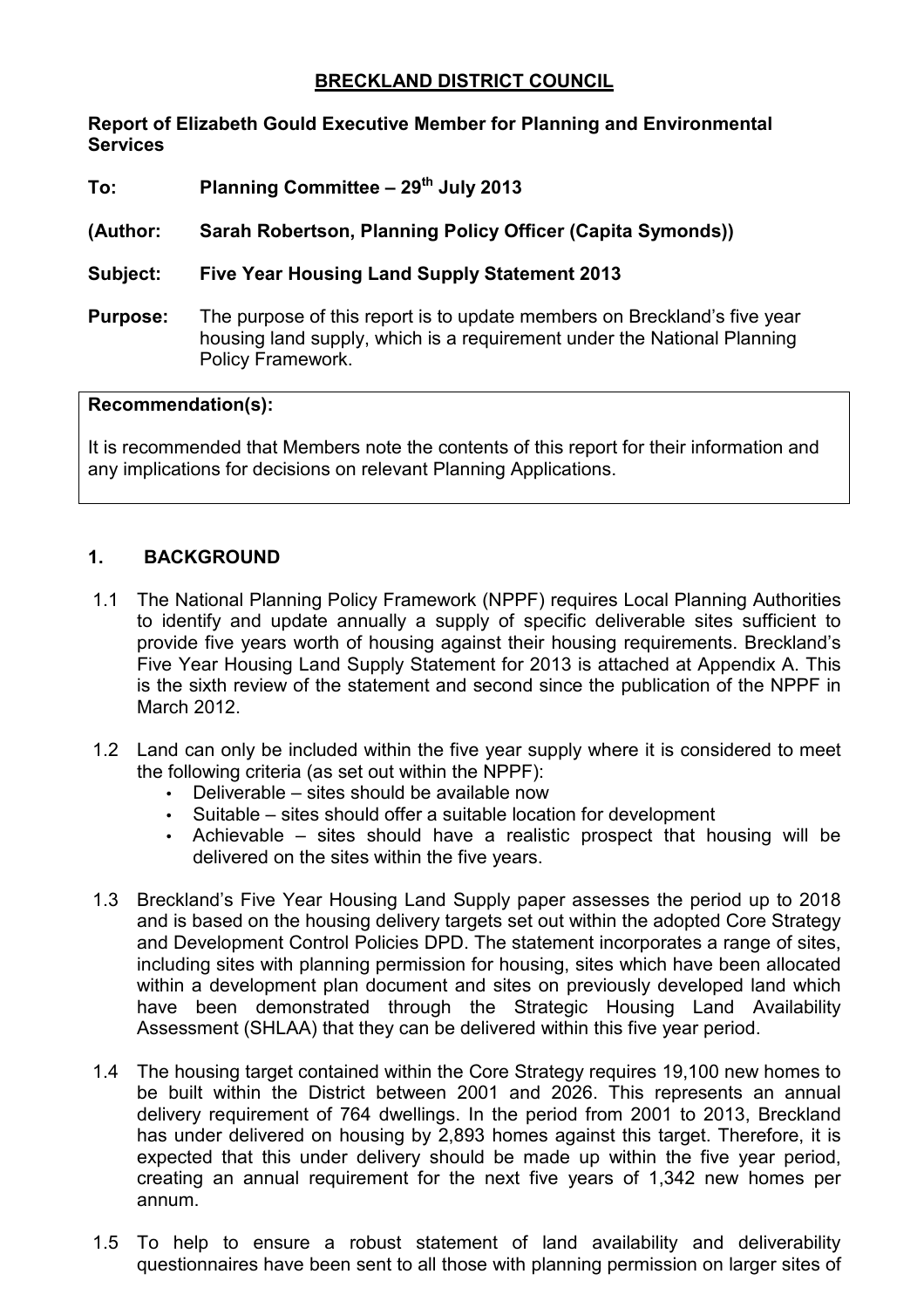10 or more dwellings. The questionnaire sought information on the likely delivery rates of these sites.

- 1.6 The NPPF requires Local Authorities to include an additional buffer of either 5% or 20% into their housing land supply, to ensure choice and competition in the market for land. Due to the previous persistent under-delivery of housing against targets, even when taking into account post 2007 economic climate, it is considered appropriate to apply the 20% buffer onto housing targets.
- 1.7 This under-delivery is not strictly a reflection on the Council's ability to allocate land for housing development. Despite the good progress the Council has made identifying sites through its LDF, the reasons for under-delivery rests with a number of other factors, many of which are outside of the influence of the planning system. A number of planning applications are either not being implemented or are being delivered at a very slow rate despite being unconstrained greenfield sites. This appears to be due to the relatively fragile confidence of the national housing market rather than any other physical constraints. The Council's Five Year Housing Land Statement has therefore taken a cautious but realistic view of how housing supply will come forward over the next 5 year period.
- 1.8 At 31<sup>st</sup> March 2013, Breckland can only demonstrate a 3.12 year supply of deliverable housing land. This figure is reduced to only 2.8 years when taking into account the need to provide a 20% buffer as described in paragraph 1.6.
- 1.9 In the absence of being able to demonstrate a five year supply of deliverable housing land, the NPPF provides guidance to Local Authorities on the required approach. Paragraph 49 of the NPPF states that relevant policies for the supply of housing should not be considered as being up to date. In Breckland's case this applies to the housing numbers allocated within CP1 of the Core Strategy (which determine supply); however, the spatial strategy for the District, which identifies the locations for growth is still considered to be in accordance with the NPPF.
- 1.10 The lack of a five year housing land supply within the District will have an impact on the determination of planning applications. Paragraph 47 of the NPPF requires local authorities to produce a housing implementation strategy to detail how they will reach and maintain a five year supply. In Breckland, in areas identified within the Spatial Strategy for growth (i.e. the five market towns and Narborough, Harling, Shipdham and Swanton Morley) if a site can be demonstrated to be deliverable, available and suitable. It should be considered favourably within the planning process taking into account the presumption in favour of sustainable development contained within the NPPF.
- 1.11 The Council has committed to preparing a new Local Plan, which will once adopted, supersede the current Local Development Framework. This plan will include a review of housing numbers across the District. The adoption of a new Local Plan for the District along with robust arrangements for phasing and delivery will help to close the land supply shortfall. The five year housing land supply statement will be reviewed on an annual basis.

### **2. OPTIONS**

### **3. REASONS FOR RECOMMENDATION**

It is recommended that Members note the contents of this report, and as such no options are presented.